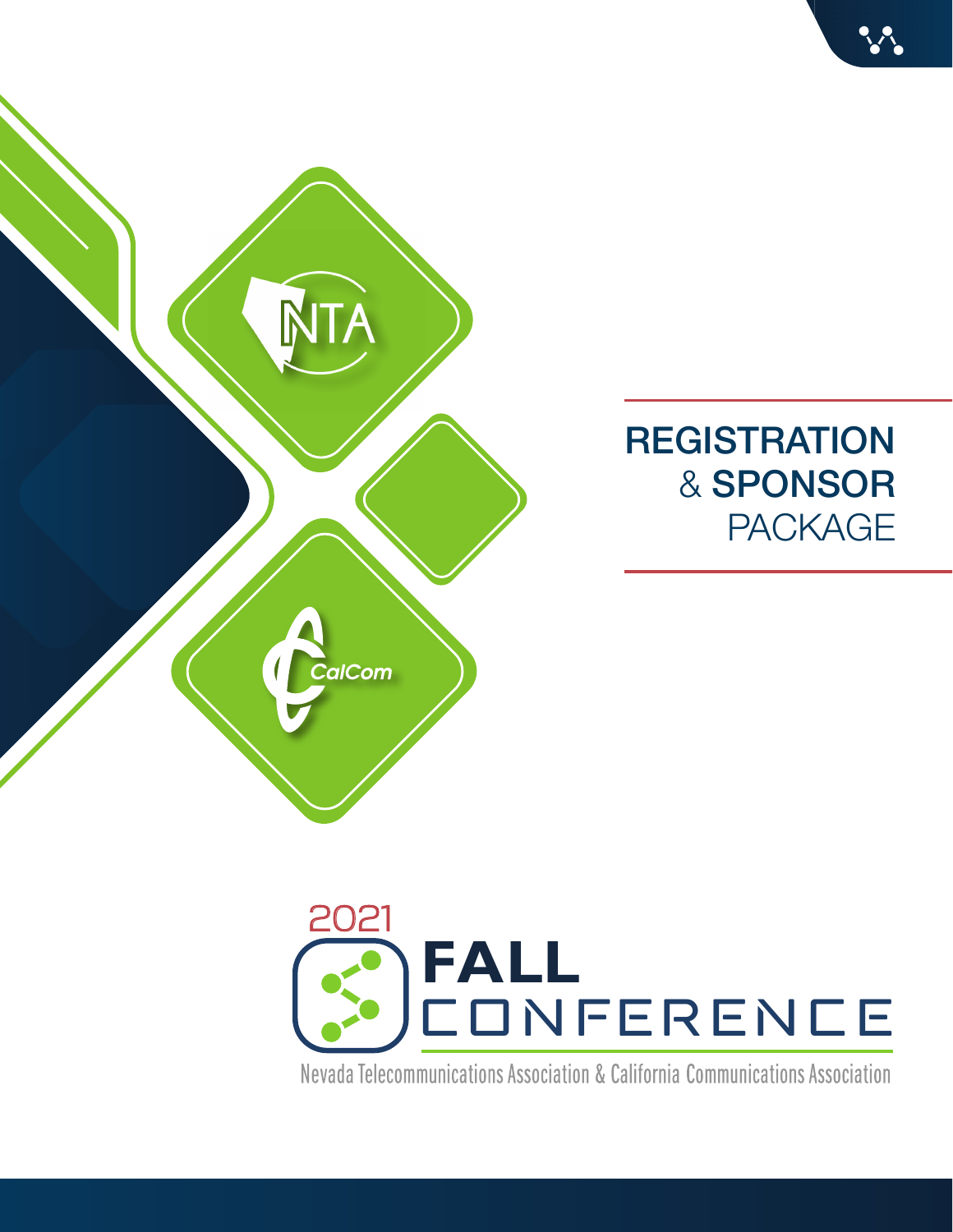# Nevada Telecommunications Association & California Communications Association

# BOARD MEMBER DINNER (2 – Associates Only) – \$2500 **– SOLD OUT**

 Ensure the Board remembers your company by taking part in this inaugural sponsorship offering, available only to Associate Members! Enjoy fine dining at a beautiful restaurant in Lake Tahoe. This exclusive sponsorship includes transportation of the Board and their spouses, as well as you and one of your staff to/from the restaurant, hosted dinner, drinks, and dessert. Not only will you have unique facetime with both Association's Board of Directors, but your company will also be prominently displayed on the menu, as well as mentioned throughout the Conference. What a unique way to make your mark and start off the annual conference.

# SAFARI ROSE SUNSET DINNER CRUISE (4) – \$500 – Monday Evening – SOLD OUT

Be a host for the Conference kick-off dinner cruise around Lake Tahoe on the MS Dixie II. This classic paddlewheel boat will take us around the Lake while we eat dinner, enjoy live music, and make new friends. Transportation will be provided. Ticket holders will be picked up at MontBleu. Your company will want to be remembered as a sponsor of this unforgettable event.

# **CASINO NIGHT RECEPTION (4) –**  $$500$  **– Monday Night** –

Cap off the night with a bang by sponsoring our "Casino Night Reception". This fun and interactive reception will be attended by all conference goers and is sure to be a night to remember. The evening event will include light hors d' oeuvres and drinks, with plenty of networking at one of MontBleu's entertainment venues.

# KEY CARD HOLDERS  $(1) - $1000$  —

All guests receive key cards upon check-in and typically view these cards up to 12 time a day, every day. This constant visibility raises brand awareness to a receptive audience and is a cost-effective way to make a memorable impact. Your logo will be prominently displayed on the key card holders, showing your support of the conference.

# **INTERNET** (4)  $-$  \$500  $-$  Duration of Conference  $-$

What would our world be without broadband? Be that sponsor of something every conference goer will need...internet access! This sponsorship will allow attendees to access the conference Wifi internet services of the hotel for the entire conference.

# WRITE IT DOWN (2) – \$1500

Everyone will need to take notes. Be the one to provide their pen and paper. This sponsorship will afford you and your company an exclusive branding opportunity on every pen and writing journal provided to each attendee upon check-in. Be in the hands of every person by taking advantage of this sponsorship.



# —— SOLD OUT <sub>–</sub>

# **SOLD OUT**

# $\mathbf{N}\mathbf{L}$

Sept. 26–29, 2021 • MontBleu Resort Casino & Spa (Stateline, NV)



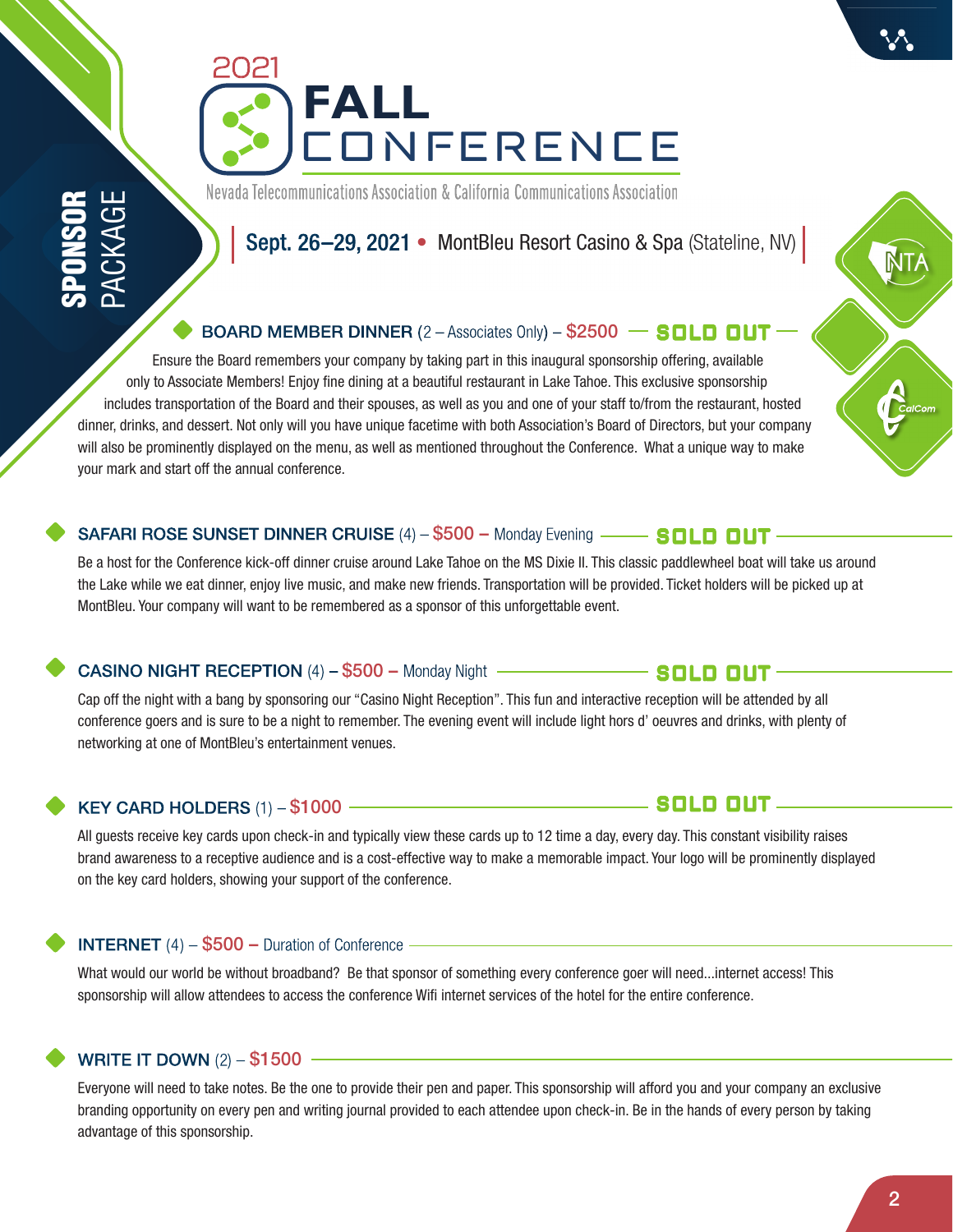SPONSOR PACKAGE Nevada Telecommunications Association & California Communications Association

Sept. 26–29, 2021 • MontBleu Resort Casino & Spa (Stateline, NV)

# **CONFERENCE NEWSLETTER** (4) – \$250 – Nightly **SOLD OUT**

 Conference attendees will receive a custom newsletter and guide, highlighting the program schedule, weather, and fun activities in the Lake Tahoe area. Reviewing each day, the attendee will see your logo prominently displayed.

### **GENERAL SESSION DAY 1 (2) - \$1000 - Tuesday \_\_\_\_\_\_\_\_**

General Session for 125+ people on the first day of the conference. Special recognition at the start of session, in the conference program, and logo prominently displayed on signage.

# JOINT COCKTAIL RECEPTION & DINNER (4) - \$1500 - Tuesday Evening

Enjoy an evening cocktail reception, dinner, and entertainment while you unwind and network with members from both NTA and CalCom. Your company's logo will be featured at the event and in the conference program.

# GENERAL SESSION DAY 2 (2) - \$1000 - Wednesday \_\_\_\_\_\_\_\_

General Session for 125+ people on the second, full day of the conference. Special recognition at the start of session, in the conference program, and logo prominently displayed on signage.

# BREAKFAST & BLOODY MARY'S (2) - \$1000 - Wednesday Morning **COLD DUT**

Cheers to a successful conference! Host this morning reception on the final day of the program. Enjoy Bloody Mary's, a light breakfast, and memorable conversations with conference attendees. Sponsoring this morning event will be noted in our conference program and your logo will be printed on the cocktail napkins made specifically for this reception.

# ROBERT RINGMAN SCHOLARSHIP FUND (unlimited) – \$500

Designed to recognize the importance of education in the telephone industry family and to reward and give incentive for family members to continue their search for educational excellence. The fund was established to provide scholarships on an ongoing basis. Funding for these scholarships comes from corporate and personal contributions, and through part of the proceeds from golf tournaments held by CalCom. Recognition in the conference program and company logo displayed at the event.

> SPONSORSHIP OPTIONS for the NTA/CalCom GOLF TOURNAMENT are available on the GOLF REGISTRATION FORM

 $\mathbf{N}\mathbf{L}$ 

# \_\_\_\_\_\_ SOLD OUT \_

**SOLD OUT**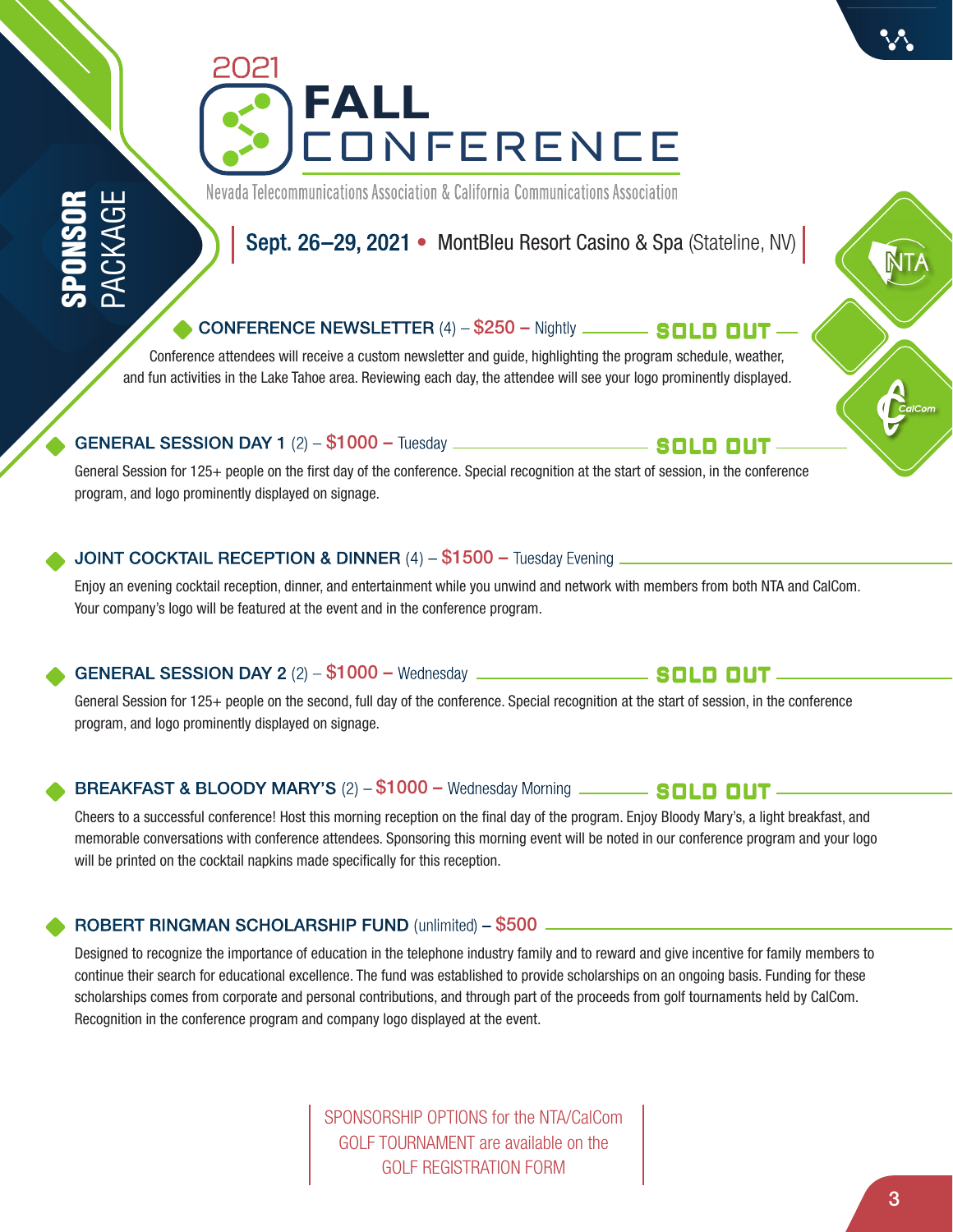|   | Ĩ. |
|---|----|
| ۴ |    |
|   |    |

# **FALL CONFERENCE** 2021

# Sept. 26–29, 2021 • MontBleu Resort Casino & Spa (Stateline, NV)

 Conference registration fees include access to all conference sessions and luncheons for the ATTENDEE AND THEIR SPOUSE on the respective dates listed below. Golf attendance and the MS Dixie Dinner Cruise are both an additional cost per person. All Tabletop exhibits include two tabletop staff in the fees. Each person attending any conference function must be registered, including spouses and guests. Name badges are required for ALL events.

Return to: 3626 Fair Oaks Blvd., #100, Sacramento, CA, 95864 **Fax: (916) 922-3648 · info@calcomassn.org** 

| Attendee Name:                                                  | Spouse Name (if attending): |                  | v          |
|-----------------------------------------------------------------|-----------------------------|------------------|------------|
| Full Conference Registration - \$650                            | Include Spouse - free       | (Sept. 28-29)    |            |
| Full Conference + Tabletop Exhibit - \$700                      | Include Spouse - free       | (Sept. 28-29)    |            |
| One Day Conference Registration - \$350                         | Include Spouse - free       | (Sept. 28 or 29) |            |
| Check One: $\Diamond$ Tues (Sept. 28)                           | $\Diamond$ Wed (Sept. 29)   |                  |            |
| Tabletop Exhibit (lunches incl.) - \$425                        |                             | (Sept. 28-29)    |            |
| $Golf - $120$                                                   |                             | (Sept. 27th)     |            |
| Safari Rose Sunset Dinner Cruise - \$100                        |                             | (Sept. 27th)     | Amount: \$ |
|                                                                 |                             |                  |            |
| Attendee Name:                                                  |                             |                  |            |
| Full Conference Registration - \$650                            | Include Spouse - free       | (Sept. 28-29)    |            |
| Full Conference + Tabletop Exhibit - \$700                      | Include Spouse - free       | (Sept. 28-29)    |            |
| One Day Conference Registration - \$350                         | Include Spouse - free       | (Sept. 28 or 29) |            |
| Check One: $\Diamond$ Tues (Sept. 28) $\Diamond$ Wed (Sept. 29) |                             |                  |            |
| Tabletop Exhibit (lunches incl.) - \$425                        |                             | (Sept. 28-29)    |            |
| $Golf - $120$                                                   |                             | (Sept. 27th)     |            |

**Hotel Reservations:** The 2021 Conference & Expo will take place at Montbleu Resort Casino & Spa (55 Highway 50, Stateline, Nevada 89449). To make your room reservation(s), call 1-800-BE-LUCKY or click here and enter group code: **STNVT2.**

| Enclosed is a check for: \$ | Send an invoice for: \$ | > Pay by Credit Card (form attached)               |
|-----------------------------|-------------------------|----------------------------------------------------|
| Contact:                    | Company:                | Phone:                                             |
| Address:                    | City, State, Zip:       |                                                    |
| Email:                      |                         | I am a member of: $\Diamond$ NTA $\Diamond$ CalCom |

Completion and submittal of this registration acknowledges that the participant(s) assumes any risk associated with attendance or participation in the convention and/or events and releases the Nevada Telecommunications Association and the California Communications Association from any liability due to any injuries and foregoes any claims against said Associations for any liability. Refund Policy: All cancellation requests must be made in writing or via email to info@calcomassn.org. For cancellations received or postmarked on or before August 25, 2021, a full refund of the paid registration fee, after the deduction of a \$100 processing fee, will be given to the registrant. Please allow up to 30 days to receive your refund. After August 26, 2021, except in the event that

NTA/CalCom cancels the Conference as provided in this paragraph, no refunds will be given under any circumstances for cancellations received or postmarked after that date. NTA/CalCom reserves the right to substitute speakers/presenters, topics or events and to cancel, modify, substitute or reschedule sessions because of speaker availability or other circumstances that are unforeseen or beyond the control of NTA/CalCom. In the unlikely event that NTA/CalCom must cancel the entire conference, registrants will receive a full conference credit or refund of their paid registration fee. Registrant agrees that any dispute arising from any fee paid to NTA/CalCom for the fall conference 2021 shall be adjudicated in Reno, Washoe County, Nevada according to Nevada law.

NТ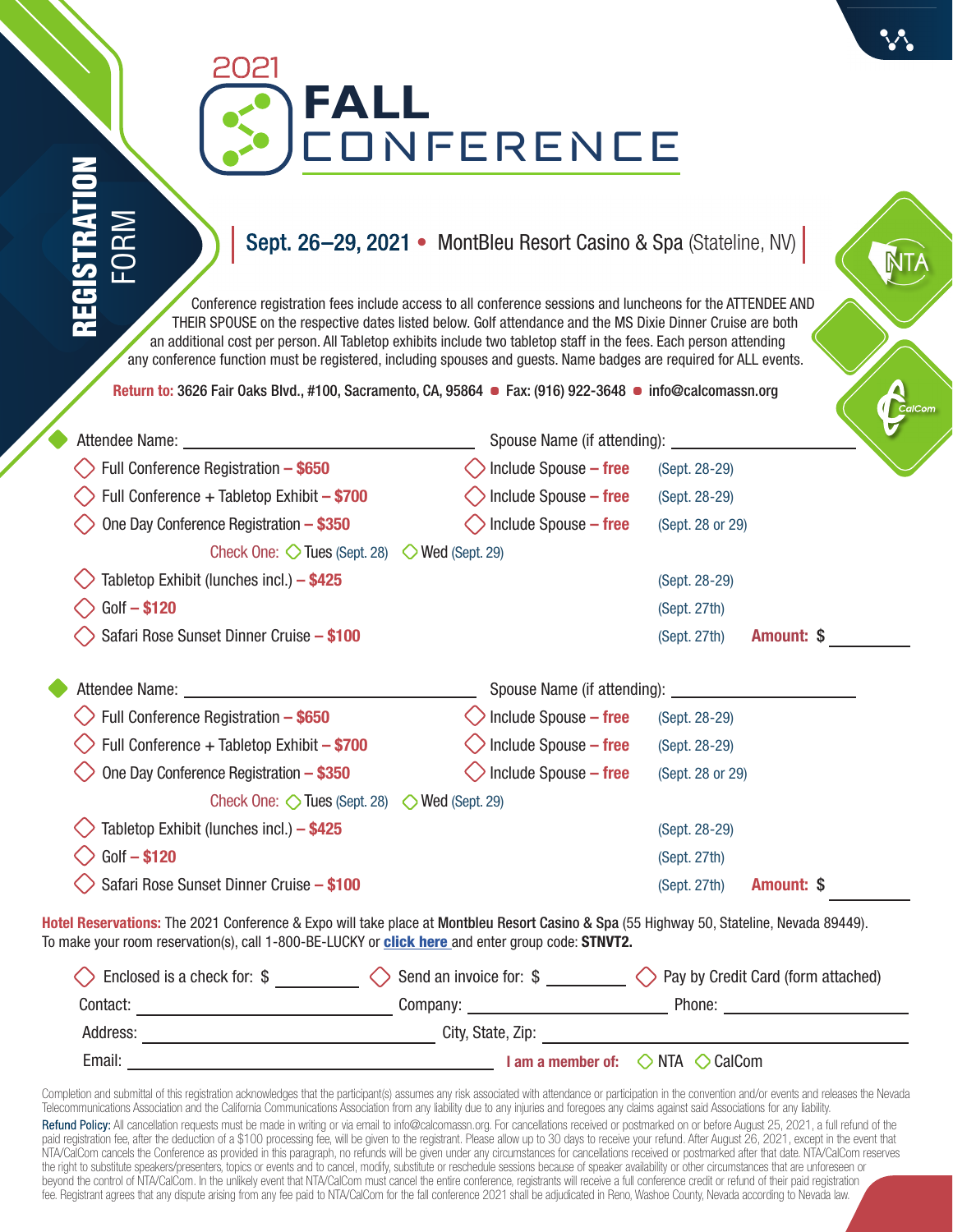|                                                                                                                                                                                                   | Sept. 27 • 9:00AM • Genoa Lakes Golf Course (Genoa, NV)                                         | <b>NTA/CalCom GOLF TOURNAMENT</b>                                                  |                                                                                                                                               |
|---------------------------------------------------------------------------------------------------------------------------------------------------------------------------------------------------|-------------------------------------------------------------------------------------------------|------------------------------------------------------------------------------------|-----------------------------------------------------------------------------------------------------------------------------------------------|
| at 9:00am. The fee is \$120.00 per player. Pairing list will be available at the golf registration desk<br>the morning of the tournament. Golf will take place rain or shine. No refunds.         | Registration desk opens at 8:00am. The tournament is a Scramble Format for each group, starting |                                                                                    |                                                                                                                                               |
| Return to: 3626 Fair Oaks Blvd., #100, Sacramento, CA, 95864 • Fax: (916) 922-3648 • info@calcomassn.org<br><b>GOLFER</b>                                                                         |                                                                                                 |                                                                                    |                                                                                                                                               |
| Company: <u>company:</u>                                                                                                                                                                          |                                                                                                 | Contact Name: University of the Contact Name:                                      |                                                                                                                                               |
|                                                                                                                                                                                                   |                                                                                                 |                                                                                    |                                                                                                                                               |
|                                                                                                                                                                                                   |                                                                                                 |                                                                                    |                                                                                                                                               |
|                                                                                                                                                                                                   |                                                                                                 | Memorial Scholarship for NTA, and the Robert Ringman Scholarship Fund for CalCom). | <b>MULLIGANS - Purchase your mulligans now</b> (All funds from mulligan sales will be split and donated to the John and Mary Louise Christian |
| # of Mulligans: x \$5/ea.                                                                                                                                                                         |                                                                                                 | Mulligan Total: \$                                                                 |                                                                                                                                               |
| <b>Player Name</b>                                                                                                                                                                                |                                                                                                 | # of Mulligans                                                                     | Handicap                                                                                                                                      |
| $\langle 1 \rangle$                                                                                                                                                                               |                                                                                                 |                                                                                    |                                                                                                                                               |
| $\left\langle \!\! \left. \right\rangle \!\!\! \left. \right\rangle \!\!\!$                                                                                                                       |                                                                                                 |                                                                                    |                                                                                                                                               |
| $\left\langle 3 \right\rangle$<br>$\langle 4 \rangle$                                                                                                                                             |                                                                                                 |                                                                                    |                                                                                                                                               |
| CHECK HERE if you are requesting a foursome. List names to be included in foursome below:                                                                                                         |                                                                                                 |                                                                                    |                                                                                                                                               |
| <b>SPONSORSHIPS</b> – All sponsors will receive recognition in the on-site event program and signage at the event<br>□ GOLF GOODIES (Sponsor provides logo items) – \$100 □ GOLF TEE SIGN – \$100 |                                                                                                 |                                                                                    | $\Box$ LUNCH SPONSOR - \$500                                                                                                                  |
| Enclosed is a check for: $\frac{1}{2}$ Send an invoice for: $\frac{1}{2}$ Pay by Credit Card (form attached)                                                                                      |                                                                                                 |                                                                                    |                                                                                                                                               |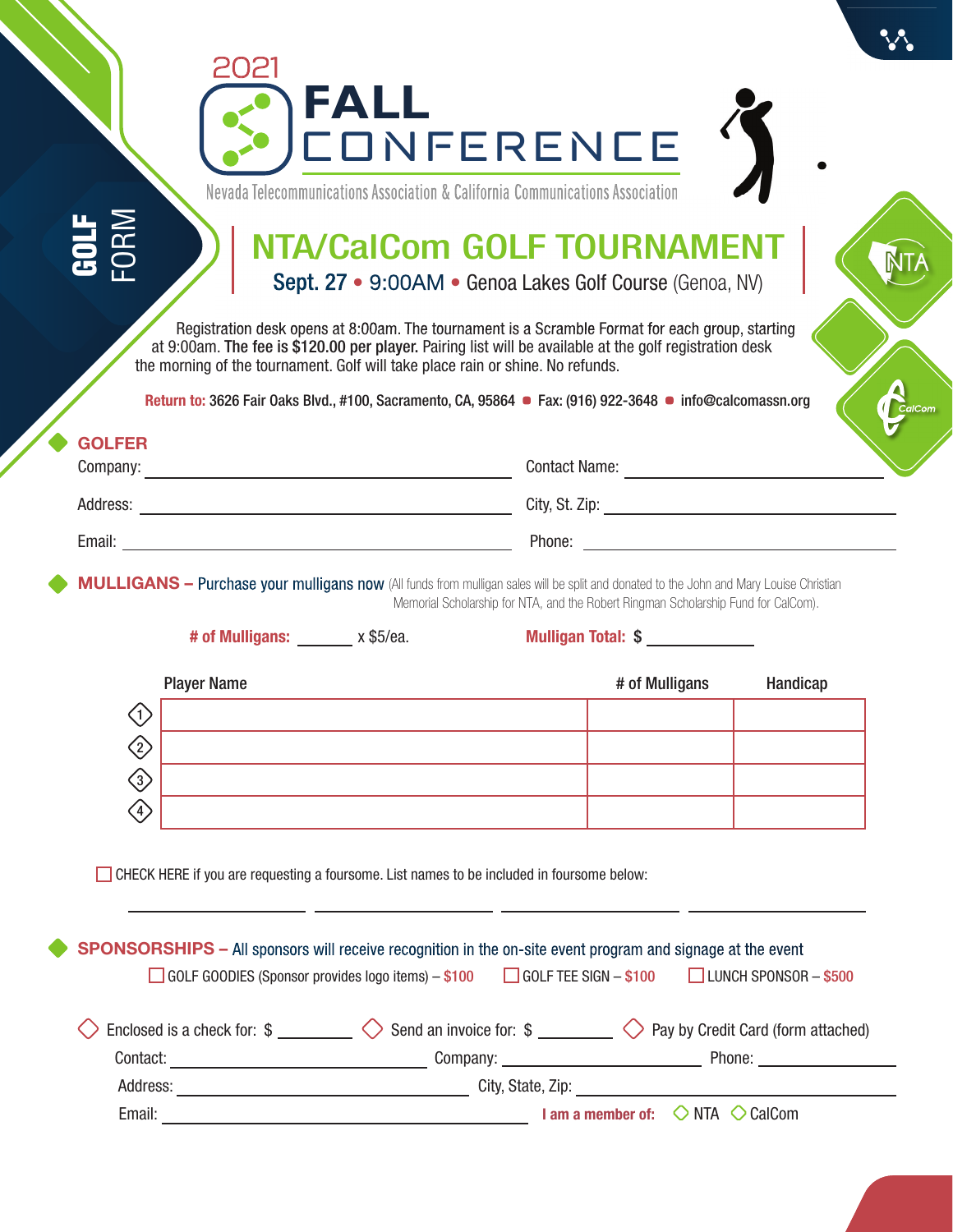| 202<br>FALL<br><b>CONFERENCE</b><br>Nevada Telecommunications Association & California Communications Association                                                                          |                                    |
|--------------------------------------------------------------------------------------------------------------------------------------------------------------------------------------------|------------------------------------|
| FORM<br>Sept. 26-29, 2021 • MontBleu Resort Casino & Spa (Stateline, NV)<br>CREDI<br>If you wish to pay your golf, sponsorship, or conference registration fees with a credit card, please |                                    |
| complete the following and return to CalCom via fax or email.                                                                                                                              |                                    |
| Return to: 3626 Fair Oaks Blvd., #100, Sacramento, CA, 95864 • Fax: (916) 922-3648 • info@calcomassn.org                                                                                   | CalCom                             |
|                                                                                                                                                                                            |                                    |
|                                                                                                                                                                                            |                                    |
| Golf: $\underbrace{\hspace{2cm}}$ Mulligans: $\underbrace{\hspace{2cm}}$ Mulligans: $\underbrace{\hspace{2cm}}$ (when $f$ williams)                                                        | Amount: \$ _______________________ |
| (number of players)<br>(number of mulligans)<br>(Name of Golf Sponsorship)                                                                                                                 |                                    |
|                                                                                                                                                                                            | TOTAL AMOUNT: \$                   |
|                                                                                                                                                                                            |                                    |
| Card Type: $\Box$ VISA $\Box$ MasterCard $\Box$ Discover<br>$\Box$ AMEX                                                                                                                    |                                    |
|                                                                                                                                                                                            |                                    |
|                                                                                                                                                                                            |                                    |
|                                                                                                                                                                                            |                                    |
| (Below information - for NTA/CalCom use only)                                                                                                                                              |                                    |
|                                                                                                                                                                                            |                                    |
| <u> Alexandria de la contrada de la contrada de la contrada de la contrada de la contrada de la contrada de la c</u>                                                                       |                                    |